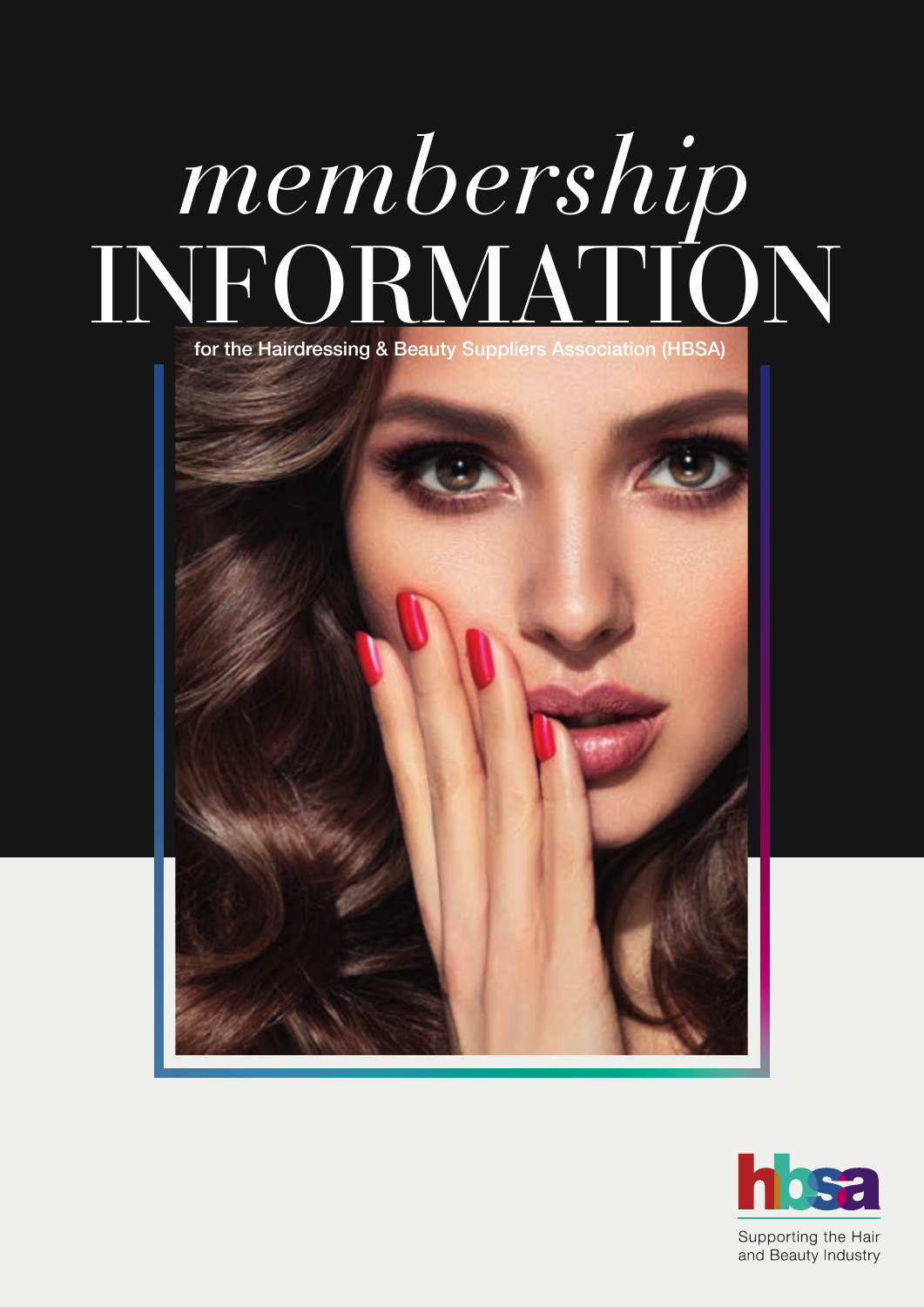The HBSA is a trade organisation for suppliers to the professional hairdressing and beauty industries. We've provided a voice for the industry since 1926, sharing knowledge and offering support when needed. Our members include the top-level decision makers from product manufacturers, wholesalers, distributors, wig makers, publishers and industry event managers.

The Association exists to support its members. We are there to answer questions and to find solutions to members' day to day challenges. The Association is managed by a General Manager and we have an advisory Council which meets five times a year. Within the Council, there is huge amount of resource, knowledge and experience, so if a member company is in need of advice and support we can usually find a solution for you.

## *what is the* HBSA?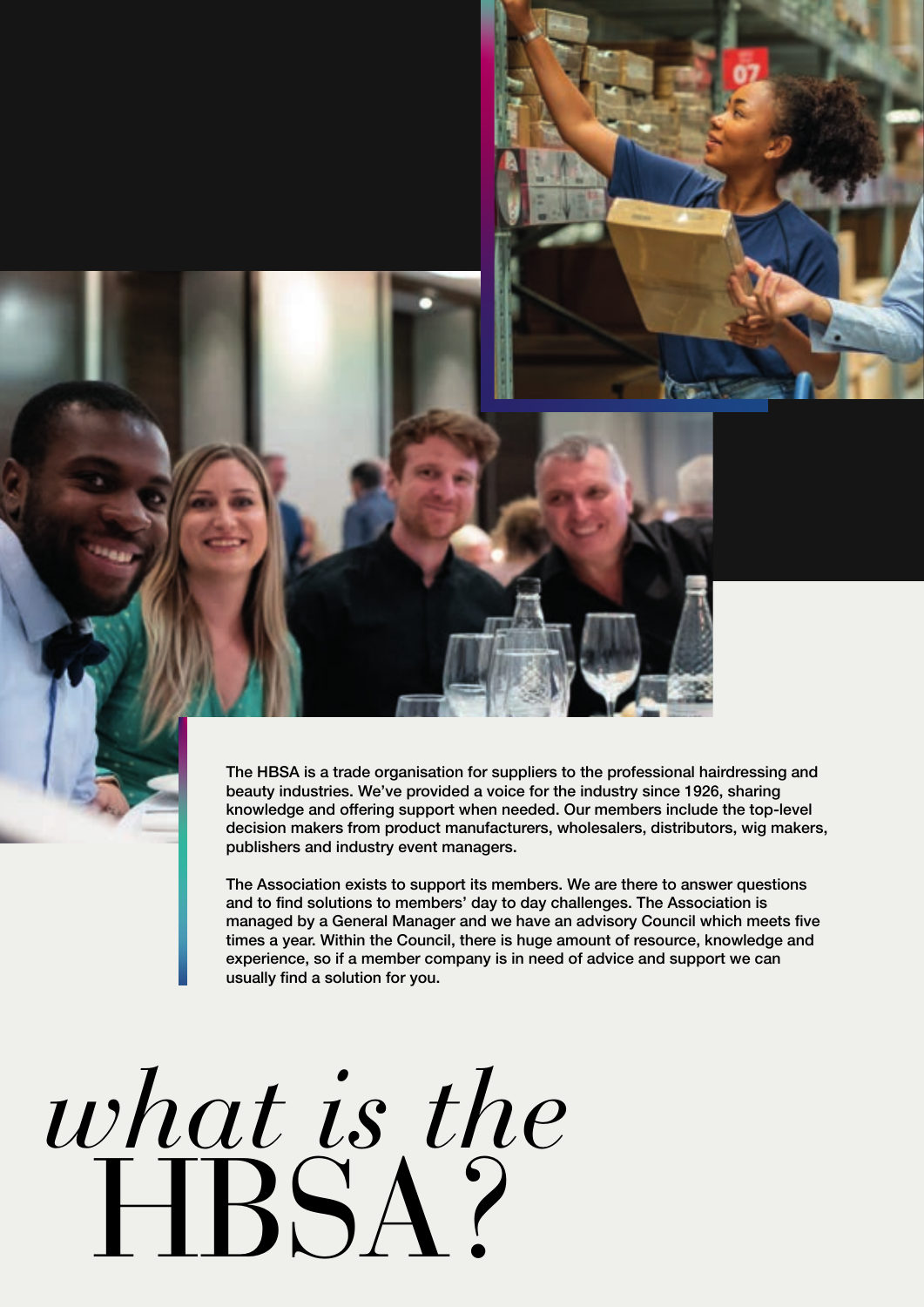

If you're a supplier to the UK hair and beauty industries, membership of the HBSA is a must. We'll keep you up-to-date on key issues like government & EU legislation, employment law and other areas concerned with the running of your business. We'll share information and market knowledge within the framework of our anti-competitive policy. You will have great opportunities to socialise and build relationships with industry peers at events throughout the year.

### **Benefits include:**

### **Information**

Free access to in-depth legal, employment, health & safety, tax, VAT, patent, contract and commercial advice via a dedicated call centre

Industry news and event information including a quarterly international exhibition report

Regular information via e-shots and newsletter updates

Option to stock COSHH (Safety for Salons) booklets

Access to industry research and data

**Exhibitions and Events**

Invitations to the HBSA's networking events: The Summer Party, Annual General Meeting weekend, the HBSA Beauty Conference.

A 5% discount on stand space at Salon International Free tickets to Salon International upon request

Discounts on stand space and electrics/furniture and shell scheme at Professional Beauty and Olympia Beauty

Invitation to drinks party and dinner party at Salon International

**Discounts on services**

Competitive pricing to members for switching insurance, gas, electricity, landline and broadband services

Preferential worldwide hotel rates available

Discount on contract review and writing services

Reduced rates on live entertainment for corporate events